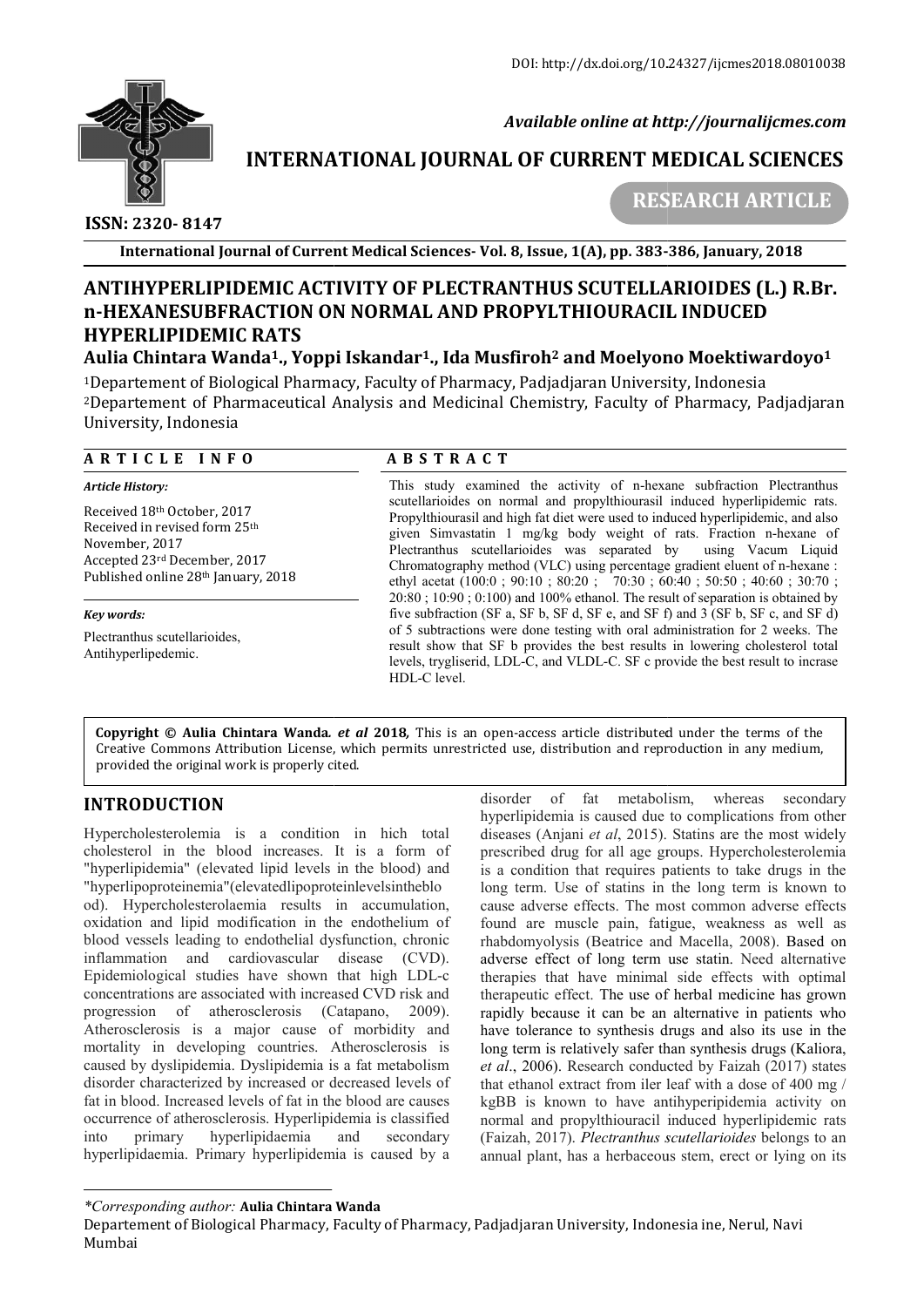base and creeps in height ranging from 30-150 cm, height 0.5-1.5 meters and belongs to the category of wet plants whose stems are easily broken. Single-colored purple brown to blackish purple, and leaf blobs oval (Depkes RI, 2008). Based on the above exposure, it is suspected that iler leaf subfraction has activity as antihyperlipidemic.

# **MATERIALS AND METHODS**

#### *Material*

Leaves of *Plectranthus scutellarioides* which has been dried and pureed. Obtained from Balai Penelitian Tanaman Rempah dan Obat (Balittro) Bogor, West Java in October 2016 (*Plectranthus scutellarioides leaves* were determined in Herbarium Bandungese, School of Life Science and Technology, Bandung Institut of Technology withthedocument number 3802/I1.CO2.2/PL/2017). Wistar male white rats with the age of about 2-3 months, with weight 170-200 gram, were taken from D' Wistar, Bandung, West Java (The research was agreed by the Health research Ethics Committee of Faculty of Medicine of Padjadjaran University, with the document number 900/UN6.C10/PN/2017). Other materials used are 70% ethanol, aquadest, ethil acetate, n-hexane, propylthiouracil, simvastatin, pulvis gummi arabicum (PGA), Total Cholesterol Kit, Triglycerides Kit, HDLCholesterol Kit from Biolabo.

#### *Apparatus*

Macerators, Evaporators, Waterbath, blood Collection Tube No Additive, Centrifuge (Hettich) and Visible Spectrophotometer (Thermo Genesys).

#### *Preparation of Extract*

*Plectranthus scutellarioides* leaves were extracted with ethanol 70% by macerator apparatus. Kept 9x24 hours then replace ethanol every 72 hours. Liquid extract was then separated by using flannel cloth and the filtrate was concentrated by evaporator. Then viscous extract over the water bath until get constant weigh.

#### *Fractination by Liquid-Liquid Extraction*

Ethanol extract (30 mg) reviled in destilled water (300 ml) and then placed in separatory funnel. First, solution was extraction with n-hexane 300 ml. Separated non organic layer (top) and organic layer (bottom), catch extract non organic and add n-hexane to extract organic. Repeated until extract non organic changes the colour. Next, the extract organic was extraction with ethyl acetate. All fraction obtained were concentrated using the rotary evaporator.

#### *Subfraction of the n-hexane fraction*

The n-hexane fraction was separated by using Vacum Liquid Chromatography method (VLC) using percentage gradient eluent of n-hexane : ethyl acetat (100:0 ; 90:10 ; 80:20 ; 70:30 ; 60:40 ; 50:50 ; 40:60 ; 30:70 ; 20:80 ;  $10:90 \div 0:100$  and  $100\%$  ethanol. The result can be in TLC with eluen n-hexane: ethyl acetat ( 5:5 ). The subfractions further will be referred as SF.

#### *Protocols*

Before the treatment wistar male white rats were acclimated for 14 days. Rats divided into six groups with each group containing five rats.



High-fat diet is made by egg yolk 80 gram, glucose 65% 15 gram, cow fat 5 gram with total volume is 100 ml. All ingredient is mixed and stirred until homogeneous and made freshly every day. It's was given in 2mL/200 gram by oral. Propylthiouracil 2 mg/kg bw were suspended in a vehicle PGA 2% orally. Simvastatin and PES were suspended in a vehicle PGA 2% by oral. Propylthiouracil and high-fat diet were administered dailyat relatively the same time to induce hyperlipidemia. Simvastatin and PSE were given to test group one hour after induced hyperlipidemic. On the 14th day, rats were fasted for 12- 14 hours. Before take the blood, rats were given the ether anesthesia. The blood was collected by intracardial with syringe 3 mL and put intovacutainer. Vacutainer were contains blood centrifuged for 10 minutes with 6.000 rpm. The blood would separated into serum and plasma. Serum was transferred into Eppendorf tube and then stored in the refrigerator 20<sup>0</sup>C before analyzed (Faizah, 2017).

#### *Estimation of Serum Lipid Profile*

Serum of total cholesterol, triglycerides and HDLcholesterol were estimated using kit form Biolabo. VLDLcholesterol and LDL cholesterol was

calculated.VLDL kolesterol = 
$$
\frac{\text{Trigliserida}}{5}
$$

LDL kolestero = Kolesterol tota  $-\frac{\text{Trigliserida}}{5}$ <sup>5</sup> <sup>−</sup> HDL kolesterol

#### *Statistical Analysis*

The result was analyzed using Statistical Package for the Social Sciences 21 by one way ANOVA followed by Duncan multiple comparion test. The P value  $\leq 0.05$  was set for statistical significant.

#### **RESULT**

## **Table 2** Rendemen Extract of Plectranthus

scutellarioides

| Dry leaves  | <b>Concentrated Extract</b> | <b>Rendemen Extract</b> |
|-------------|-----------------------------|-------------------------|
| $2900$ gram | 517.5 gram                  | 17 83 %                 |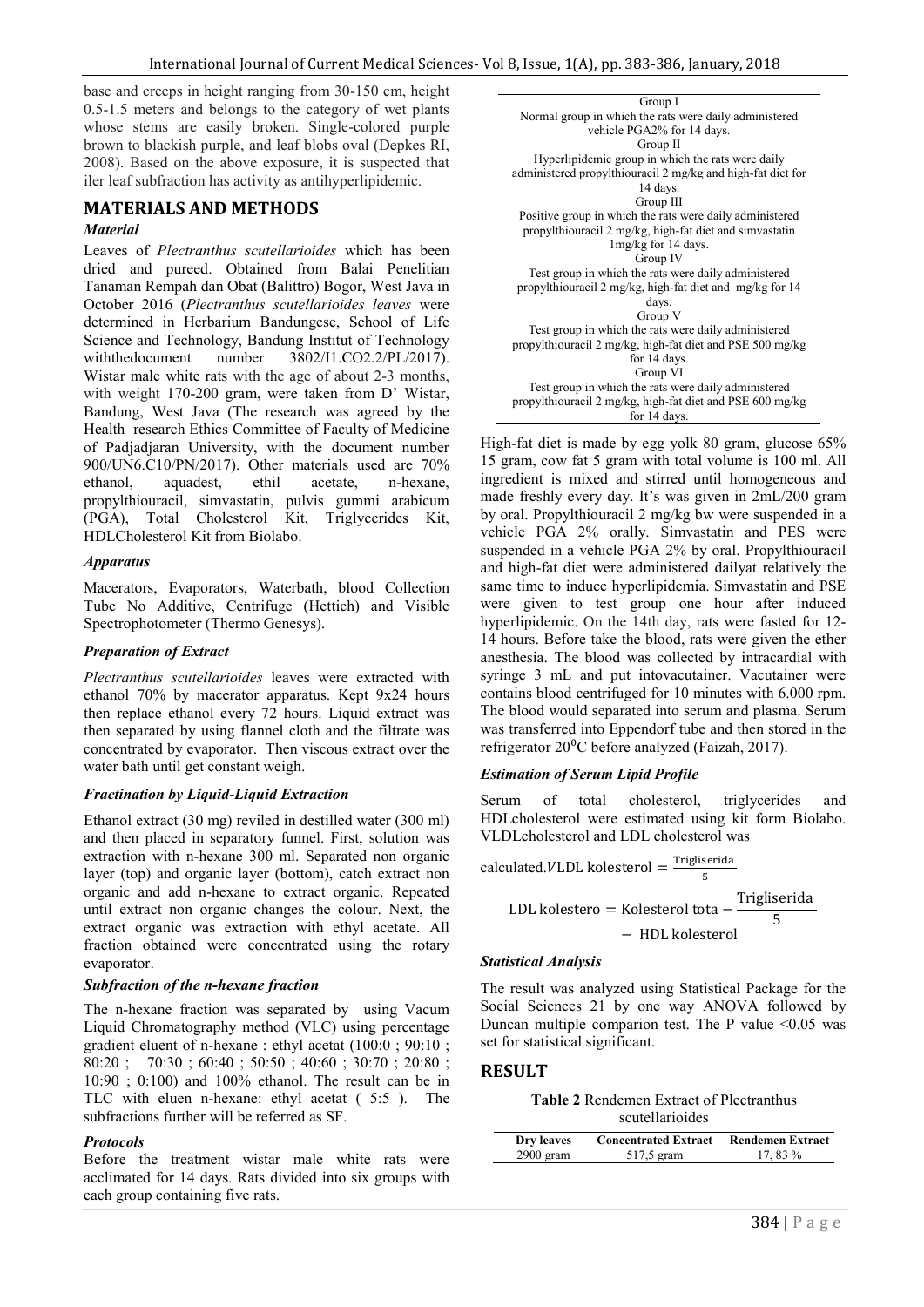The results of the 517,5 g ethanol extract separation were obtained 7,5 g ( 0,25 %) *n*-hexane fraction, 240 g (8,27 %) ethyl acetate fraction, and  $270$  g  $(9,31\%)$  water fraction. Subtraction of the n-hexane fraction yields 12 subfractions.



**Figure 1** TLC of *n*-hexane subfraction (SF 12).

|                  | <b>Stationary phase</b> : Silica gel 60 $F_{254}$      |  |  |
|------------------|--------------------------------------------------------|--|--|
|                  | <i>Mobile phase</i> : <i>n</i> -hexane : ethyl acetate |  |  |
|                  | (8:2)                                                  |  |  |
| <b>Detection</b> | : $A = Visible$ ,                                      |  |  |
|                  | $B = UV 254$                                           |  |  |
|                  | $C = UV$ 366                                           |  |  |
|                  | $D = V$ isible + H <sub>2</sub> SO <sub>4</sub>        |  |  |
|                  | $E = UV$ 366 +H <sub>2</sub> SO <sub>4</sub>           |  |  |
|                  |                                                        |  |  |
|                  |                                                        |  |  |
|                  |                                                        |  |  |

 $\mathbf{A}$  b c **Figure 2** TLC of *n*-hexane subfraction combined (SF a-e).

| Mobile phase     | <b>Stationary phase</b> : Silica gel 60 $F_{254}$<br>: $n$ -hexane : ethyl acetate |
|------------------|------------------------------------------------------------------------------------|
|                  | (8:2)                                                                              |
| <b>Detection</b> | : $A = Visible$ ,                                                                  |
|                  | $B = I/V 254$                                                                      |
|                  | $C = I/V$ 366                                                                      |
| <b>Note</b>      | : $a = SF$ a ; $b = SF$ b ;                                                        |
|                  | $c = SF c$ ; $d = SF d$ ;                                                          |
|                  | $e = SF e$ ; $f = SF$                                                              |

## **DISCUSSION**

Phytochemical screening of *Plectrathus scutellarioides*  leaf extract showed this extract contained secondary metabolite compounds that is alkaloids, polyphenol, tanin, flavonoid and triterpenoid (Moektiwardoyo, 2011). Flavonoid, polyphenols, steroid and triterpenoid known has activity to decrease cholesterol level (Rajasekaran *et*  *al*, 2013). The results of the F-I fraction in KCV to separate the compounds contained in F-I. This separation is based on the difference of the polarity level of the compound, so that the fraction obtained will have a simpler component. Eluen used with a gradient system, ie by the ratio of n-hexane: ethyl acetate. KCV results were seen in the profile of the compound using TLC with eluen n-hexane: toluene (6: 4). Based on TLC results of compounds having the same profiles combined and obtained 5 combined subfractions (SF a, SF b, SF c, SF d, SF e) from the initial 12 subfractions.

The results of testing antihypercholesterol activity against SF b, SF c, and SF d. SF a and SF e were not tested for antihypercolesterol because the weight gain was not sufficient to be tested. Determination of dosage used based on dose optimization. The dosage optimization using SF b was chosen based on the highest number of weights. The dosage used in the optimization is dose 25 mg / kg BW, 50 mg / kg BW, and 100 mg / kg BW. The results of the optimization showed that dosing 25 mg / kg BW had decreased cholesterol level from 317 to 219, based on the optimum dose of antihypercolesterol test using  $25 \text{ mg}$  / kg BW.

Antihypercholesterol testing using high-fat feed and PTU as inducer of hypercholesterolemia. Administration of PTU can increase cholesterol levels by decreasing thyroid hormone synthesis. Thyroid hormones in the blood can lower cholesterol, phospholipid, and triglyceride levels by increasing the speed of cholesterol secretion, so the amount of cholesterol released through the feces increases. Thyroid hormones induce LDL receptors in hepatic cells thus causing accelerate the removal of LDL from

Simvastatin given on the positive control group is a drug that has activity to lower cholesterol. Simvastatin belongs to statins that play a role in synthesizing cholesterol. The mechanism of simvastatin is by inhibiting HMG-CoA reductase and also increasing LDL receptors in blood. Inhibition of HMG-CoA reductase convert acetyl-CoA to mevalonic acid which acts as a cholesterol precursor (Cesare RS, 2014).

Identification of independent risk factors for cardiovascular disease clinically measured from LDL-C, total cholesterol, trigliseride, and VLDL (Razvan TD and Christie MB *et al*. 2014). HDL is a heterogeneous subpopulation of discrete different particles quantitatively and qualitatively with other lipid compositions. Although HDL conventionally characterized by including cholesterol(HDL-C), but HDL cholesterol particles do not participate directly in a variety of atheroprotective functions Epidemiology, plasma HDL-C is a marker or predictor of plasma by the liver. (Sitti R *et al*, 2014).The use of high-fat diet and PTU will have a synergistic effect in rapidly increasing levels of cholesterol.

Cardiovascular disease risk, but the role of HDL as the underlying cause of atherosclerotic is not yet confirmed (Robert *et al*, 2017). Test of activity as antihypercholesterolemia show that SF b provides the best results in lowering cholesterol total levels, trygliserid,